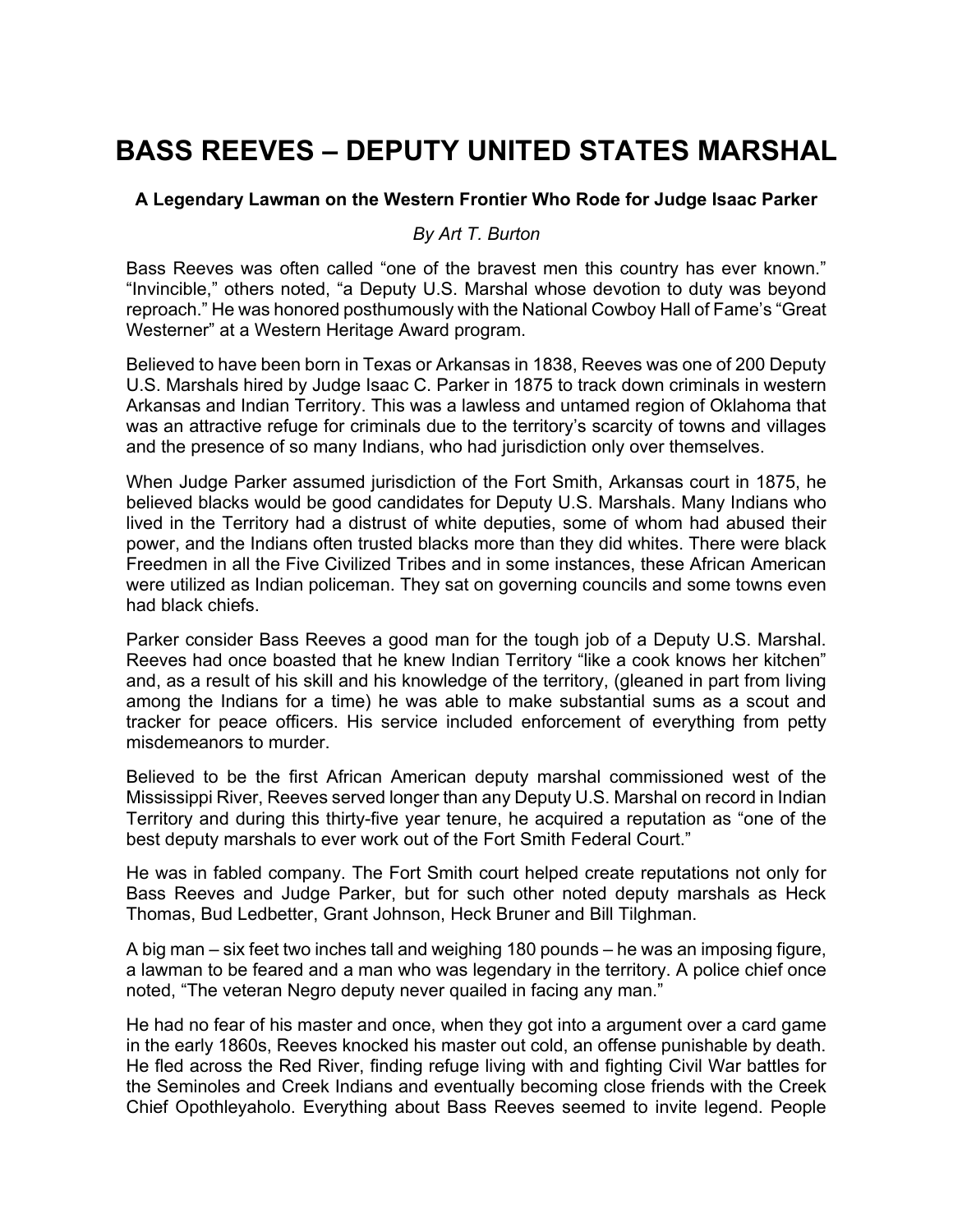said he always rode a large red stallion with a white blazed face. But he kept two good riding horses for pursuit, as well as a run-of-the-mill horse for undercover work. To outlaws, the sign of a superior pony was a tip-off that the rider was a deputy marshal.

Reeves always wore a large black hat with a straight trim that was slightly upturned in the front. And old-timers said he often carried his guns in many different ways. He was particularly noted for wearing two Colt revolvers, calibrated for the .38-.40 cartridge, butt forward for a fast draw. It didn't matter that he was ambidextrous. Bass Reeves always got the job done. When the Colts weren't pressed into service, he used his fine Winchester rifle, chambered for the same .38-.40 cartridge. He was such an expert with pistols and rifles that later in his life, he wasn't even allowed to compete in turkey shoots because his skill was far superior to any competition.

Given to using aliases, he also was known as a natty dresser, with his boots always polished to a gleaming shine. But most of the time, when he was pursuit of an outlaw, he was a master of disguise. Sometimes he dressed as a drover or a cowboy, other times as a farmer or a gunslinger. He even dressed as an outlaw when the occasion warranted that approach.

When Reeves began riding for Judge Parker, the jurisdiction covered more than 75,000 square miles. The deputies from Fort Smith rode to Fort Reno, Fort Sill and Anadarko, a round trip of more than eight hundred miles. Whenever a deputy marshal left Fort Smith to capture outlaws in the territory, he took with him a wagon, a cook and usually a posseman, depending on the temperament and reputation of the outlaws he was pursuing.

The Missouri, Kansas and Texas (MK&T) Railroad, running across the territory, marked the western fringe of civilization. Eighty miles west of Fort Smith was known as "the dead line," and whenever a deputy marshal from Fort Smith or Paris, Texas crossed the "dead line" they would most likely be killed. To Reeves, the "dead line" posed a thrilling challenge.

Reeves figured there were three principal classes of outlaws in the territory: murderers, horse thieves and whiskey bootleggers. Added to the Indians and mixed Africans were the white outlaws who had fled from Texas, Kansas and other states.

His reputation was praised often and on November 19, 1909, the Muskogee (Oklahoma) Times Democrat wrote: "In the early days when the Indian country was overridden with outlaws, Reeves would herd into Fort Smith, often single handed, bands of men charged with crimes from bootlegging to murder. He was paid fees in those days that sometimes amounted to thousands of dollars for a single trip. . . trips that sometimes lasted for months."

One of those trips found Reeves in pursuit of two young outlaws in the Red River Valley of the Chickasaw Nation. Reeves studied the many ways in which he might capture them and snare the \$5,000 reward.

When he heard they were sequestered near the Texas border, he selected a posse and journeyed to the vicinity where he felt the outlaws were hiding. He set up camp twentyeight miles from the suspected hideout so he could review the terrain and take his time in planning their capture without creating any suspicions. He disguised himself as a tramp.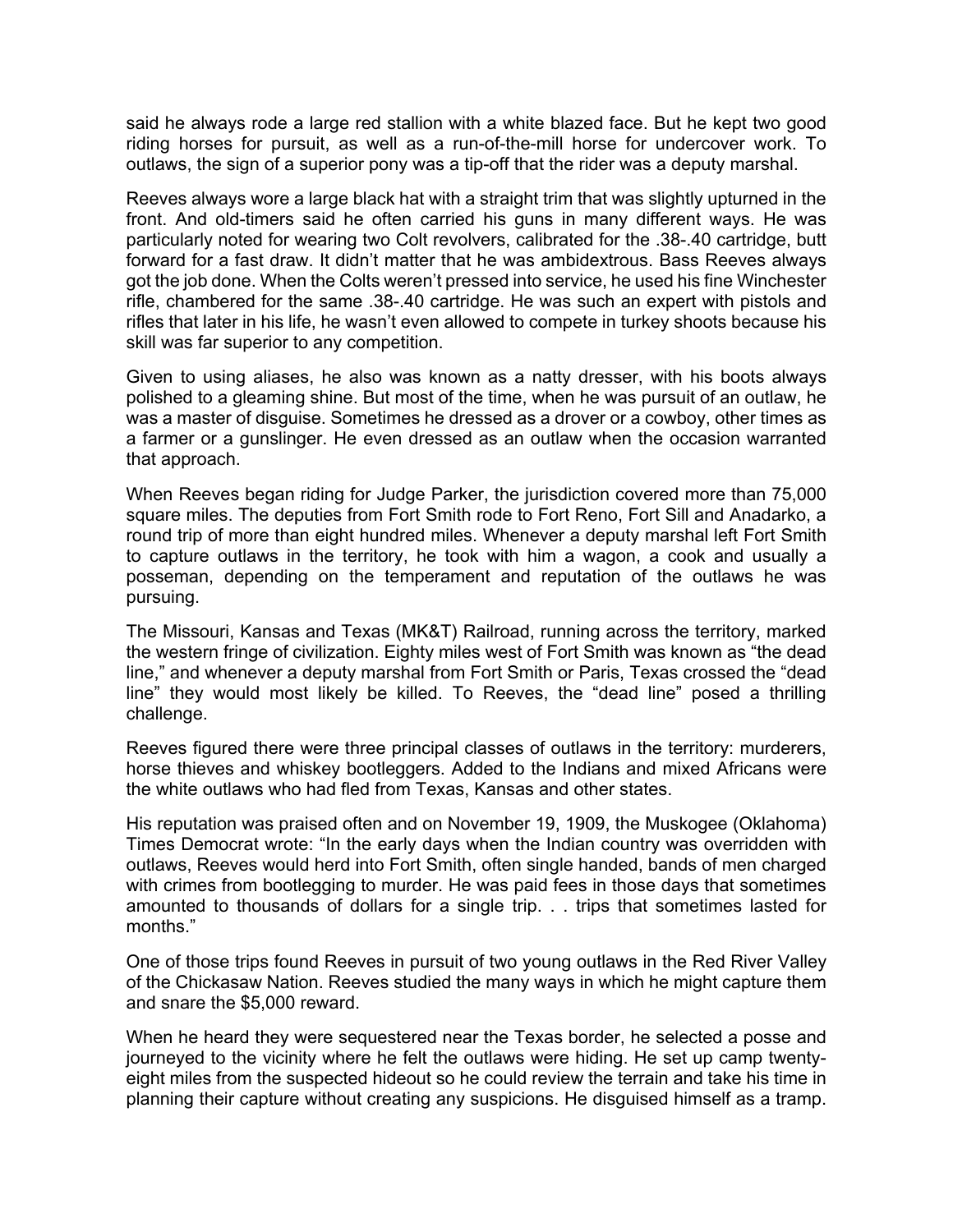In doing so, he removed the heels from a old pair of shoes, carried a cane, concealed his handcuffs, pistol and badge under his clothes and wore a floppy old hat into which he had shot three bullet holes. Thus disguised, Reeves started out on foot in the direction of the outlaws' probable hideout, the home of their mother. When she greeted Reeves at the door, he asked for a bite to eat, and lamented how much his feet hurt after walking such a long distance. Reeves told her this was the first opportunity he had to stop after being pursued by a posse that had put three bullet holes in his hat.

She invited Reeves into her home, gladly fed him and even proceeded to tell him about her two outlaw sons. When Reeves finished eating, he feigned weariness and asked to stay a while longer. She consented and said, "It would be a good plan that you and my two boys join forces so you can be a protection to one another."

After the sun had gone down and the night ruled supreme, Reeves heard a sharp whistle from the nearby creek. The woman went outside and gave an answer. Two riders rode up and had a lengthy conversation with her. When they finally came into the house, she introduced Reeves to her sons as another outlaw. The boys agreed the trio should join forces for theft and plunder.

When they prepared to go to bed, a place in a separate room was made for Reeves. But he immediately suggested they all sleep in one room, saying "something might happen and if we are separated we couldn't be much protection to one another."

While in bed, Reeves kept a watchful eye on the boys. As soon as the outlaws were asleep, Reeves left his bed and managed to handcuff the pair without awaking them. He waited until early morning before he kicked the boys from their sleep and said, "Come on, boys, let's get going from here." When the two boys finally got the sleep out of their eyes, they realized they were in the hands of the law.

As Reeves started out with his prisoners, the mother followed him for three miles, cursing him and calling him all sorts of vile names. The boys were forced to walk the full twentyeight miles to Reeves' camp, where all his possemen were waiting for him to deliver the outlaws and claim his reward.

By 1901, Reeves had arrested more than three thousand men and women in his service as a deputy marshal. But no manhunt was harder for Reeves than the one involving his own son.

The incident occurred late in Reeves' career as a lawman. Upon delivering two prisoners to the federal jail in Muskogee, Reeves related another harrowing experience. He had nearly been killed when the three men he had warrants for ambushed him deep in the Creek Nation. He killed one in the ambush and got the other two to surrender. After delivering his prisoners to U.S. Marshal Leo Bennett, Reeves was looking forward to a well-deserved rest.

But there was yet another warrant to be served. Bennett had to break the news to Reeves that his own son was charged with the murder of his wife and was a fugitive somewhere in Indian Territory. Bennett wanted to bring young Reeves in alive if he could and for two days the warrant lay on Bennett's desk, with all the deputies fearing they would be chosen for the unpleasant task.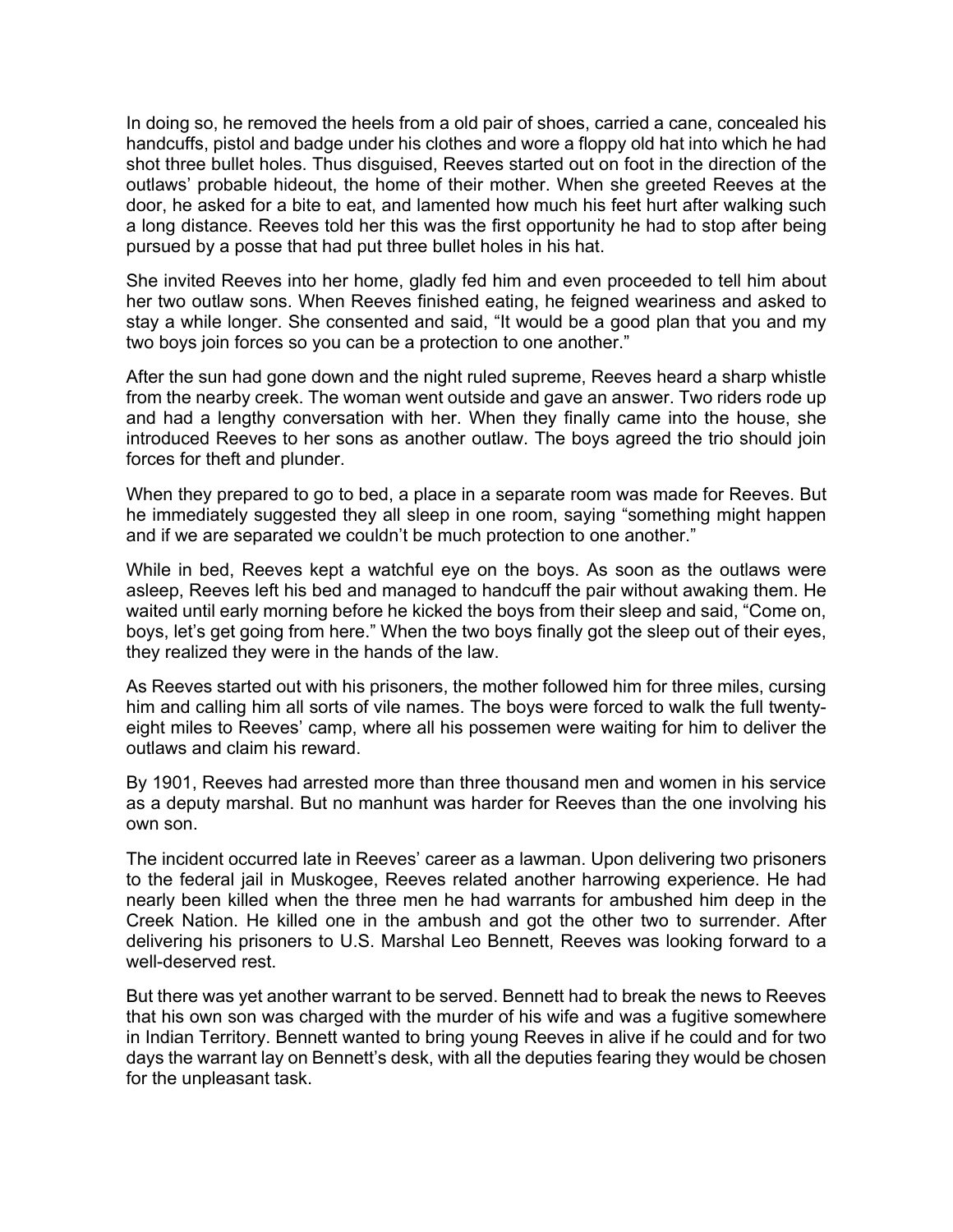Although Reeves was visibly shaken by this tragedy, he demanded to take the warrant, He told Bennett it was his responsibility to bring his son in even though he knew it would be the toughest, saddest manhunt he was ever involved in.

Almost two weeks passed before Reeves returned to Muskogee with his son, who was turned over to Marshal Bennett and sent to Leavenworth Prison at the end of a trial. With a citizen's petition and an exemplary prison record, Reeves' son was pardoned and lived the rest of his life as a model citizen.

When Reeves retired from federal service, he had numerous stories to tell his eight children and numerous grandchildren, nieces and nephews. And he had in his possession a dozen of those cards that outlaws had posted on the "dead line." To Reeves, those cards were like badges of courage for a career that always found him living on the edge of danger and intrigue.

When Bass Reeves died, January 12, 1910, **The Muskogee Phoenix** wrote of the legendary lawman:

*"Bass Reeves is dead. He passed away yesterday afternoon about three o'clock and in a short time news of his death had reached the federal courthouse where it recalled to the officers and clerks many incidents in the early days of the United States in which the old Negro deputy figured heroically."*

*"Bass Reeves had completed thirty-five years' service as a deputy marshal when, with the coming of statehood at the age of sixty-nine, he gave up his position. For about two years he then served on the Muskogee Police Force, a post he gave up about a year ago on account of sickness, from which he never fully recovered…"*

*"In the history of the early days of Eastern Oklahoma the name of Bass Reeves has a place in the front rank among those who cleansed out the old Indian Territory of outlaws and desperadoes. No story of the conflict of government's officers with those outlaws,*  which ended only a few years ago with the rapid filling up of the territory with with people, *can be complete without mention of the Negro who died yesterday."*

*"For thirty-five years, beginning way back in the seventies and ending in 1907, Bass Reeves was a Deputy United States Marshal. During that time he was sent to arrest some of the most desperate characters that ever infested Indian Territory and endangered life and peace in its borders. And he got his man as often as any of the deputies. At times he*  was unable to get them alive and so in the course of his long service he killed 14 men. *But Bass Reeves always said that he never shot a man when it was not necessary for him to do so in the discharge of his duty to save his own life."*

*"Reeves served under seven United States marshals and all of them were more than satisfied with his services. Everybody who came in contact with the Negro deputy in an official capacity had a great deal of respect for him, and at the court house in Muskogee one can hear stories of his devotion to duty, his unflinching courage and his many thrilling experiences. And although he could not write or read, he always took receipts and had his accounts in good shape…"*

*"Reeves had many narrow escapes. At different times his belt was shot in two. a button shot off his coat, his hat brim shot off and the bridle rein which he held in his hand cut by*